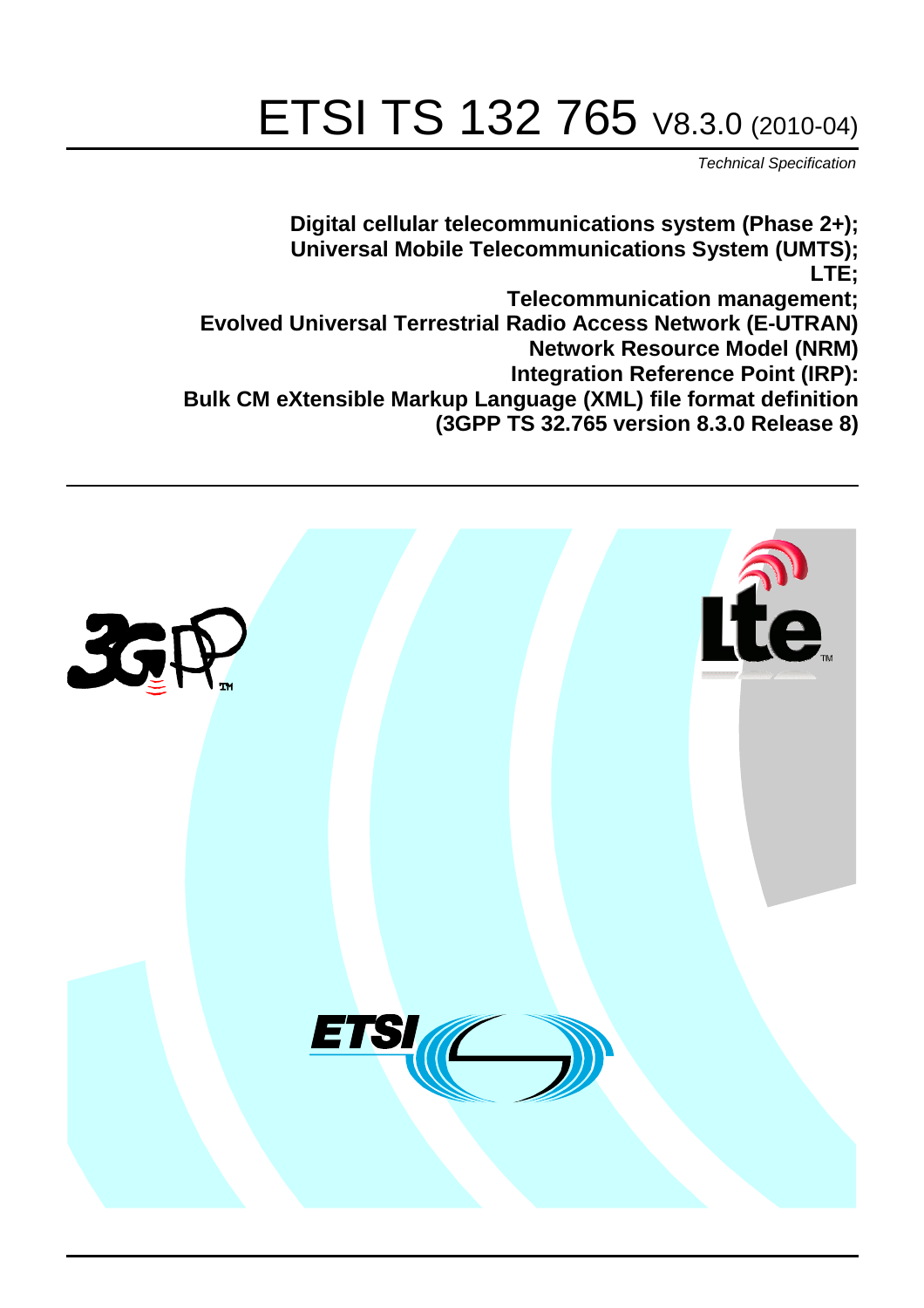Reference RTS/TSGS-0532765v830

Keywords

GSM, LTE, UMTS

#### *ETSI*

#### 650 Route des Lucioles F-06921 Sophia Antipolis Cedex - FRANCE

Tel.: +33 4 92 94 42 00 Fax: +33 4 93 65 47 16

Siret N° 348 623 562 00017 - NAF 742 C Association à but non lucratif enregistrée à la Sous-Préfecture de Grasse (06) N° 7803/88

#### *Important notice*

Individual copies of the present document can be downloaded from: [http://www.etsi.org](http://www.etsi.org/)

The present document may be made available in more than one electronic version or in print. In any case of existing or perceived difference in contents between such versions, the reference version is the Portable Document Format (PDF). In case of dispute, the reference shall be the printing on ETSI printers of the PDF version kept on a specific network drive within ETSI Secretariat.

Users of the present document should be aware that the document may be subject to revision or change of status. Information on the current status of this and other ETSI documents is available at <http://portal.etsi.org/tb/status/status.asp>

If you find errors in the present document, please send your comment to one of the following services: [http://portal.etsi.org/chaircor/ETSI\\_support.asp](http://portal.etsi.org/chaircor/ETSI_support.asp)

#### *Copyright Notification*

No part may be reproduced except as authorized by written permission. The copyright and the foregoing restriction extend to reproduction in all media.

> © European Telecommunications Standards Institute 2010. All rights reserved.

**DECT**TM, **PLUGTESTS**TM, **UMTS**TM, **TIPHON**TM, the TIPHON logo and the ETSI logo are Trade Marks of ETSI registered for the benefit of its Members.

**3GPP**TM is a Trade Mark of ETSI registered for the benefit of its Members and of the 3GPP Organizational Partners. **LTE**™ is a Trade Mark of ETSI currently being registered

for the benefit of its Members and of the 3GPP Organizational Partners.

**GSM**® and the GSM logo are Trade Marks registered and owned by the GSM Association.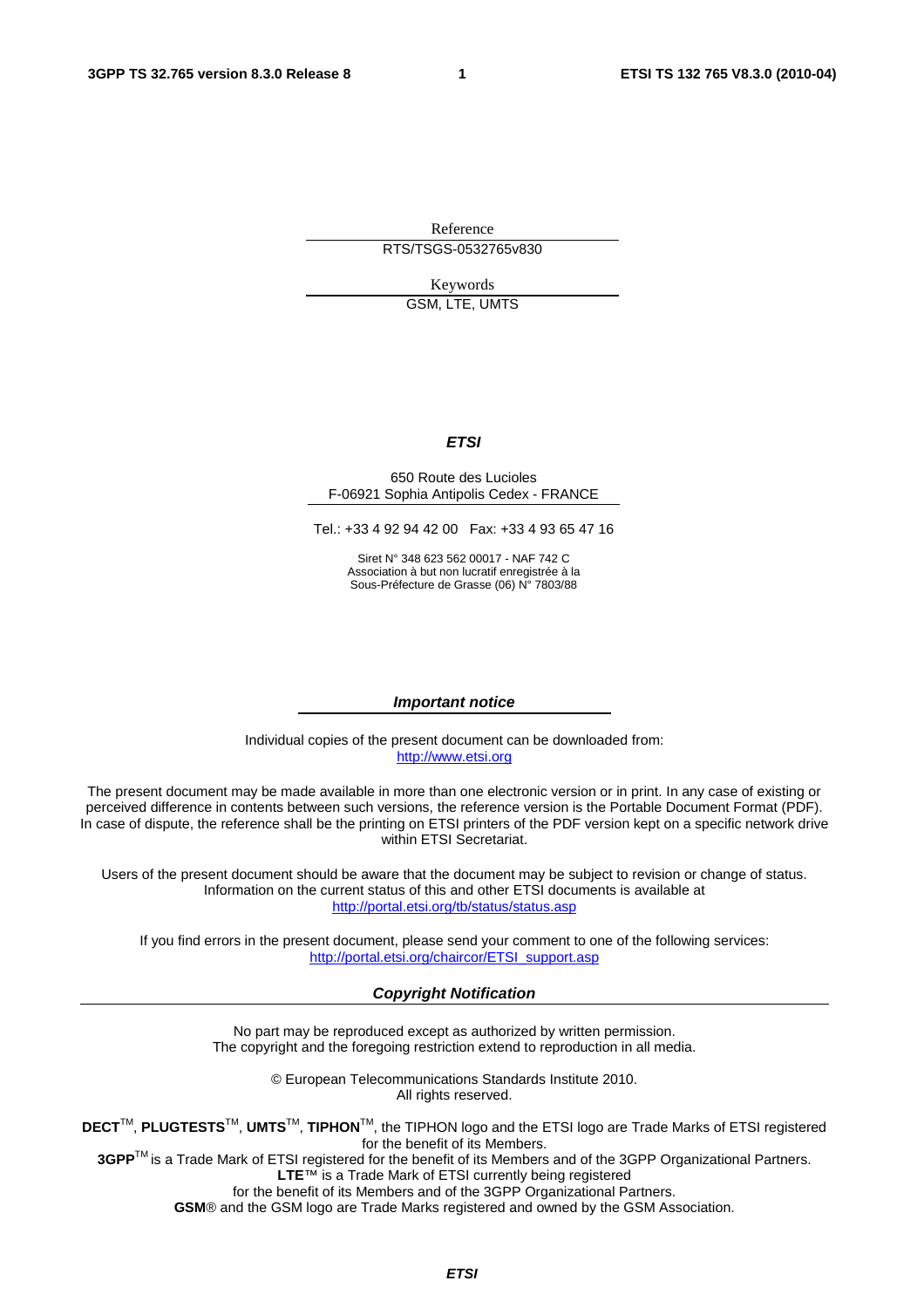### Intellectual Property Rights

IPRs essential or potentially essential to the present document may have been declared to ETSI. The information pertaining to these essential IPRs, if any, is publicly available for **ETSI members and non-members**, and can be found in ETSI SR 000 314: *"Intellectual Property Rights (IPRs); Essential, or potentially Essential, IPRs notified to ETSI in respect of ETSI standards"*, which is available from the ETSI Secretariat. Latest updates are available on the ETSI Web server ([http://webapp.etsi.org/IPR/home.asp\)](http://webapp.etsi.org/IPR/home.asp).

Pursuant to the ETSI IPR Policy, no investigation, including IPR searches, has been carried out by ETSI. No guarantee can be given as to the existence of other IPRs not referenced in ETSI SR 000 314 (or the updates on the ETSI Web server) which are, or may be, or may become, essential to the present document.

### Foreword

This Technical Specification (TS) has been produced by ETSI 3rd Generation Partnership Project (3GPP).

The present document may refer to technical specifications or reports using their 3GPP identities, UMTS identities or GSM identities. These should be interpreted as being references to the corresponding ETSI deliverables.

The cross reference between GSM, UMTS, 3GPP and ETSI identities can be found under [http://webapp.etsi.org/key/queryform.asp.](http://webapp.etsi.org/key/queryform.asp)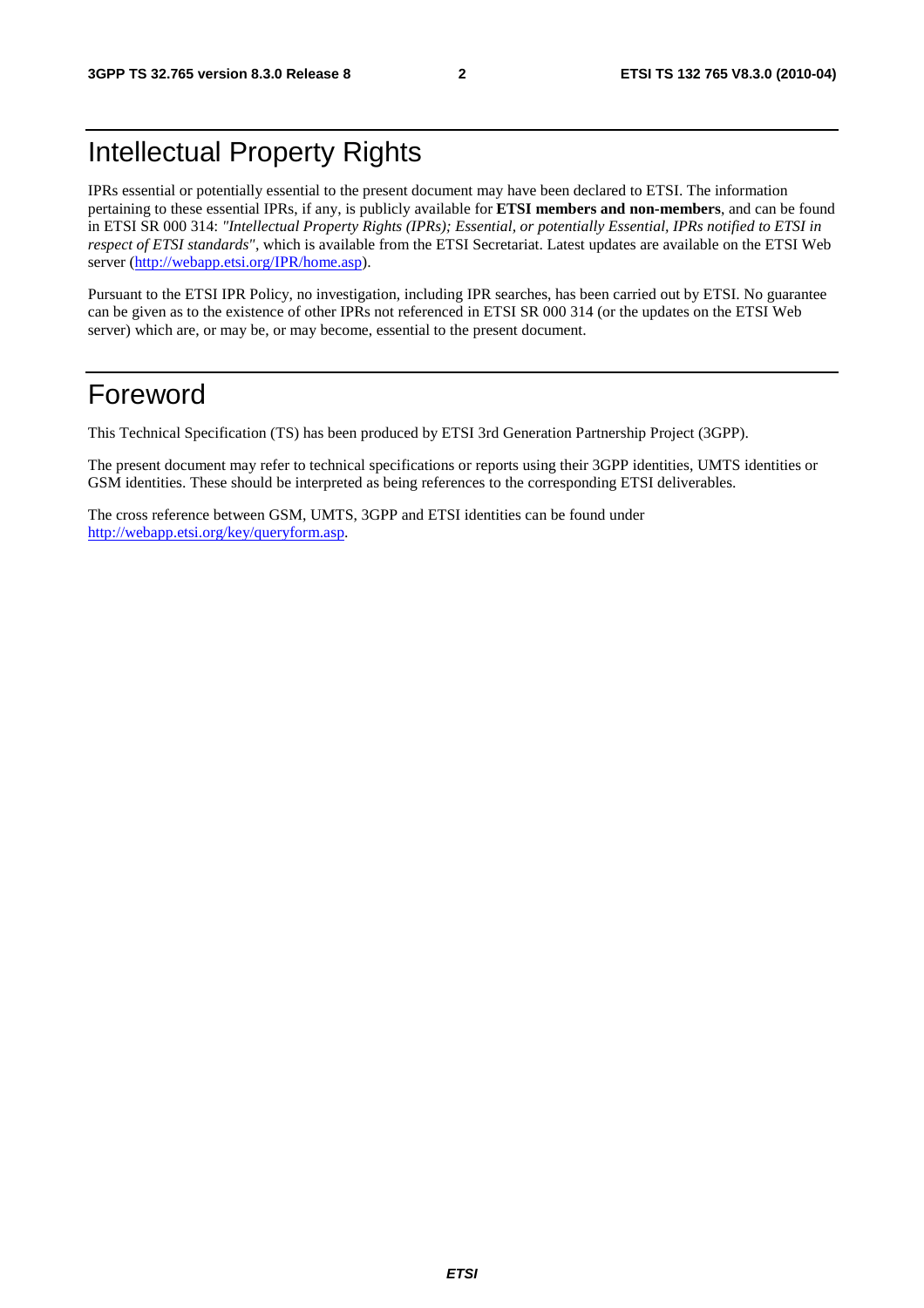$\mathbf{3}$ 

### Contents

| $\textbf{For} \textbf{word}.\textcolor{red}{\textbf{not}}. \textcolor{red}{\textbf{1}} \textcolor{red}{\textbf{1}} \textcolor{red}{\textbf{1}} \textcolor{red}{\textbf{1}} \textcolor{red}{\textbf{1}} \textcolor{red}{\textbf{1}} \textcolor{red}{\textbf{1}} \textcolor{red}{\textbf{1}} \textcolor{red}{\textbf{1}} \textcolor{red}{\textbf{1}} \textcolor{red}{\textbf{1}} \textcolor{red}{\textbf{1}} \textcolor{red}{\textbf{1}} \textcolor{red}{\textbf{1}} \textcolor{red}{\textbf{1}} \textcolor{red}{\textbf{1}} \textcolor$ |  |  |  |  |
|----------------------------------------------------------------------------------------------------------------------------------------------------------------------------------------------------------------------------------------------------------------------------------------------------------------------------------------------------------------------------------------------------------------------------------------------------------------------------------------------------------------------------------------|--|--|--|--|
|                                                                                                                                                                                                                                                                                                                                                                                                                                                                                                                                        |  |  |  |  |
|                                                                                                                                                                                                                                                                                                                                                                                                                                                                                                                                        |  |  |  |  |
| 1                                                                                                                                                                                                                                                                                                                                                                                                                                                                                                                                      |  |  |  |  |
| 2                                                                                                                                                                                                                                                                                                                                                                                                                                                                                                                                      |  |  |  |  |
| $\overline{3}$<br>3.1<br>3.2<br>3.3                                                                                                                                                                                                                                                                                                                                                                                                                                                                                                    |  |  |  |  |
| $\overline{4}$                                                                                                                                                                                                                                                                                                                                                                                                                                                                                                                         |  |  |  |  |
| 5 <sup>5</sup><br>5.1<br>5.2                                                                                                                                                                                                                                                                                                                                                                                                                                                                                                           |  |  |  |  |
| <b>Annex A (normative):</b>                                                                                                                                                                                                                                                                                                                                                                                                                                                                                                            |  |  |  |  |
| <b>Annex B</b> (informative):                                                                                                                                                                                                                                                                                                                                                                                                                                                                                                          |  |  |  |  |
| <b>Annex C</b> (informative):                                                                                                                                                                                                                                                                                                                                                                                                                                                                                                          |  |  |  |  |
|                                                                                                                                                                                                                                                                                                                                                                                                                                                                                                                                        |  |  |  |  |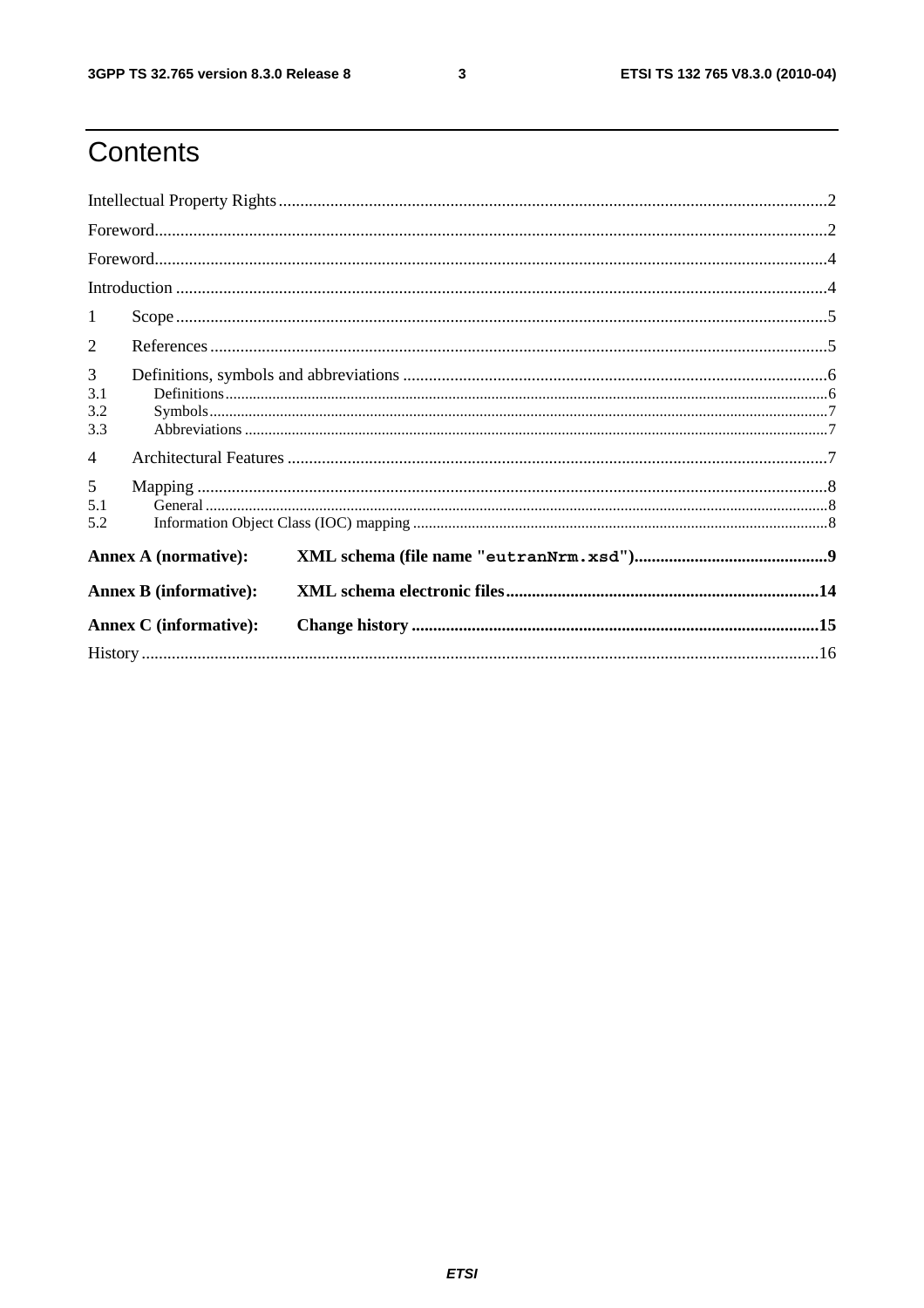### Foreword

This Technical Specification has been produced by the 3<sup>rd</sup> Generation Partnership Project (3GPP).

The contents of the present document are subject to continuing work within the TSG and may change following formal TSG approval. Should the TSG modify the contents of the present document, it will be re-released by the TSG with an identifying change of release date and an increase in version number as follows:

Version x.y.z

where:

- x the first digit:
	- 1 presented to TSG for information;
	- 2 presented to TSG for approval;
	- 3 or greater indicates TSG approved document under change control.
- y the second digit is incremented for all changes of substance, i.e. technical enhancements, corrections, updates, etc.
- z the third digit is incremented when editorial only changes have been incorporated in the document.

### Introduction

The present document is part of a TS-family covering the 3<sup>rd</sup> Generation Partnership Project; Technical Specification Group Services and System Aspects; Telecommunication management; as identified below:

- 32.761 E-UTRAN Network Resource Model (NRM) Integration Reference Point (IRP): Requirements 32.762 E-UTRAN Network Resource Model (NRM) Integration Reference Point (IRP): Information Service (IS) 32.763 E-UTRAN Network Resource Model (NRM) Integration Reference Point (IRP): Common Object Request Broker Architecture (CORBA) Solution Set (SS)
- **32.765 E-UTRAN Network Resource Model (NRM) Integration Reference Point (IRP): eXtensible Markup Language (XML) definitions**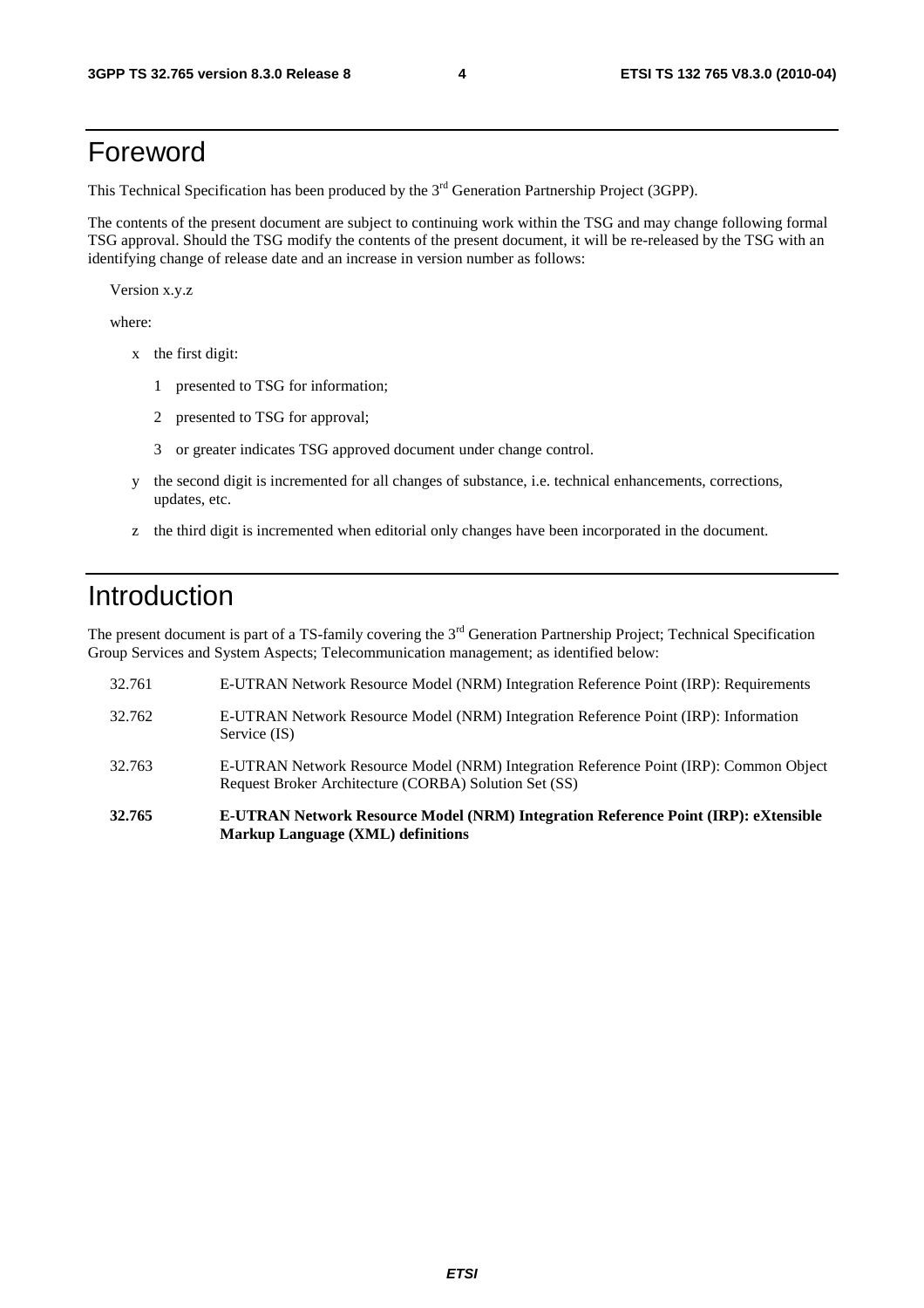### 1 Scope

The present document provides the XML definitions for the E-UTRAN Network Resource Model IRP IS [2].

An application of these XML definitions is to build a configuration file for transfer with the Bulk CM IRP using either CORBA Solution Set of 3GPP TS 32.613 [3] or the SOAP Solution Set of 3GPP TS 32.617 [5]. For this application, the basic part of the XML file format definition is provided by 3GPP TS 32.615 [4].

Other applications of these XML definitions are the SOAP solution sets of other IRPs that perform operations on managed objects, for example the Basic CM IRP SOAP SS of 3GPP TS 32.607 [6].This specification is related to 3GPP TS 32.762 V8.3.X.

### 2 References

The following documents contain provisions which, through reference in this text, constitute provisions of the present document.

- References are either specific (identified by date of publication, edition number, version number, etc.) or non-specific.
- For a specific reference, subsequent revisions do not apply.
- For a non-specific reference, the latest version applies. In the case of a reference to a 3GPP document (including a GSM document), a non-specific reference implicitly refers to the latest version of that document *in the same Release as the present document*.
- [1] 3GPP TS 21.905: 'Vocabulary for 3GPP Specifications'.
- [2] 3GPP TS 32.762: " Telecommunications management; Evolved Universal Terrestrial Radio Access Network (E-UTRAN) Network Resource Model (NRM) Integration Reference Point (IRP): Information Service (IS)".
- [3] 3GPP TS 32.613: "Telecommunication management; Configuration Management (CM); Bulk CM Integration Reference Point (IRP); Common Object Request Broker Architecture (CORBA) Solution Set (SS)".
- [4] 3GPP TS 32.615: "Telecommunication management; Configuration Management (CM); Bulk CM Integration Reference Point (IRP); eXtensible Markup Language (XML) file format definition".
- [5] 3GPP TS 32.617: "Telecommunication management; Configuration Management (CM); Bulk CM Integration Reference Point (IRP); SOAP Solution Set (SS)".
- [6] 3GPP TS 32.607: "Telecommunication management; Configuration Management (CM); Basic CM Integration Reference Point (IRP); SOAP Solution Set (SS)".
- [7] W3C REC-xml-20001006: "Extensible Markup Language (XML) 1.0 (Second Edition)".
- [8] W3C REC-xmlschema-0-20010502: "XML Schema Part 0: Primer".
- [9] W3C REC-xmlschema-1-20010502: "XML Schema Part 1: Structures".
- [10] W3C REC-xmlschema-2-20010502: "XML Schema Part 2:
- [11] W3C REC-xml-names-19990114: "Namespaces in XML".
- [12] 3GPP TS 32.300: "Telecommunication management; Configuration Management (CM); Name convention for Managed Objects".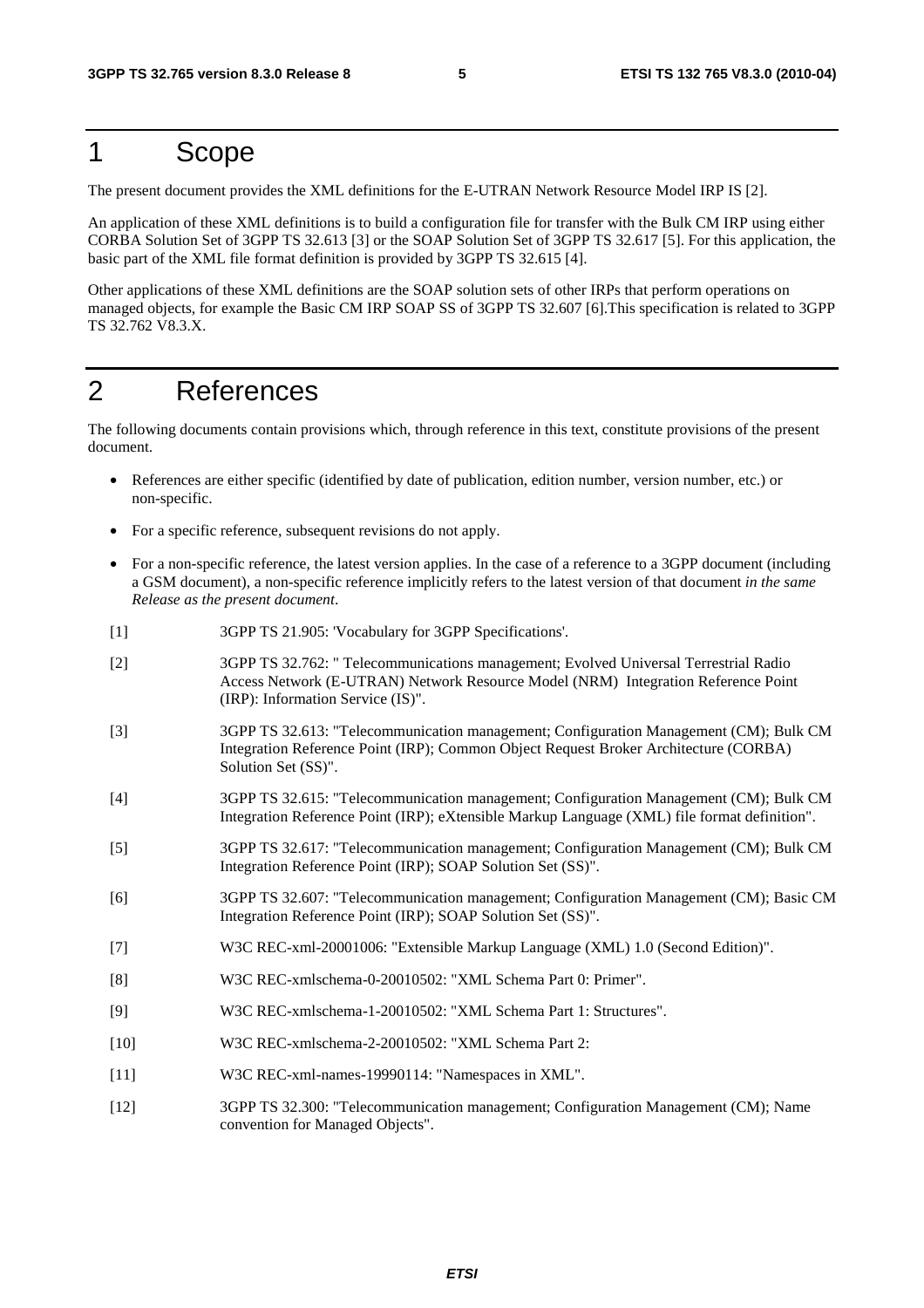### 3 Definitions, symbols and abbreviations

#### 3.1 Definitions

For the purposes of the present document, the terms and definitions given in TR 21.905 [1] and the following apply. A term defined in the present document takes precedence over the definition of the same term, if any, in TR 21.905 [1].

**XML file:** file containing an XML document

**XML document:** composed of the succession of an optional XML declaration followed by a root XML element

NOTE: See [7]; in the scope of the present document.

**XML declaration:** it specifies the version of XML being used

NOTE: See [7].

**XML element:** has a type, is identified by a name, may have a set of XML attribute specifications and is either composed of the succession of an XML start-tag followed by the XML content of the XML element followed by an XML end-tag, or composed simply of an XML empty-element tag; each XML element may contain other XML elements

NOTE: See [7].

**empty XML element:** having an empty XML content; an empty XML element still possibly has a set of XML attribute specifications; an empty XML element is either composed of the succession of an XML start-tag directly followed by an XML end-tag, or composed simply of an XML empty-element tag

NOTE: See [7].

**XML content (of an XML element):** empty if the XML element is simply composed of an XML empty-element tag; otherwise the part, possibly empty, of the XML element between its XML start-tag and its XML end-tag

**XML start-tag:** the beginning of a non-empty XML element is marked by an XML start-tag containing the name and the set of XML attribute specifications of the XML element

NOTE: See [7].

**XML end-tag:** the end of a non-empty XML element is marked by an XML end-tag containing the name of the XML element

NOTE: See [7].

**XML empty-element tag:** composed simply of an empty-element tag containing the name and the set of XML attribute specifications of the XML element

NOTE: See [7].

**XML attribute specification:** has a name and a value

NOTE: See [7].

**DTD:** defines structure and content constraints to be respected by an XML document to be valid with regard to this **DTD** 

NOTE: See [7].

**XML schema:** more powerful than a DTD, an XML schema defines structure and content constraints to be respected by an XML document to conform with this XML schema; through the use of XML namespaces several XML schemas can be used together by a single XML document; an XML schema is itself also an XML document that shall conform with the XML schema for XML schemas

NOTE: See [8], [9] and [10].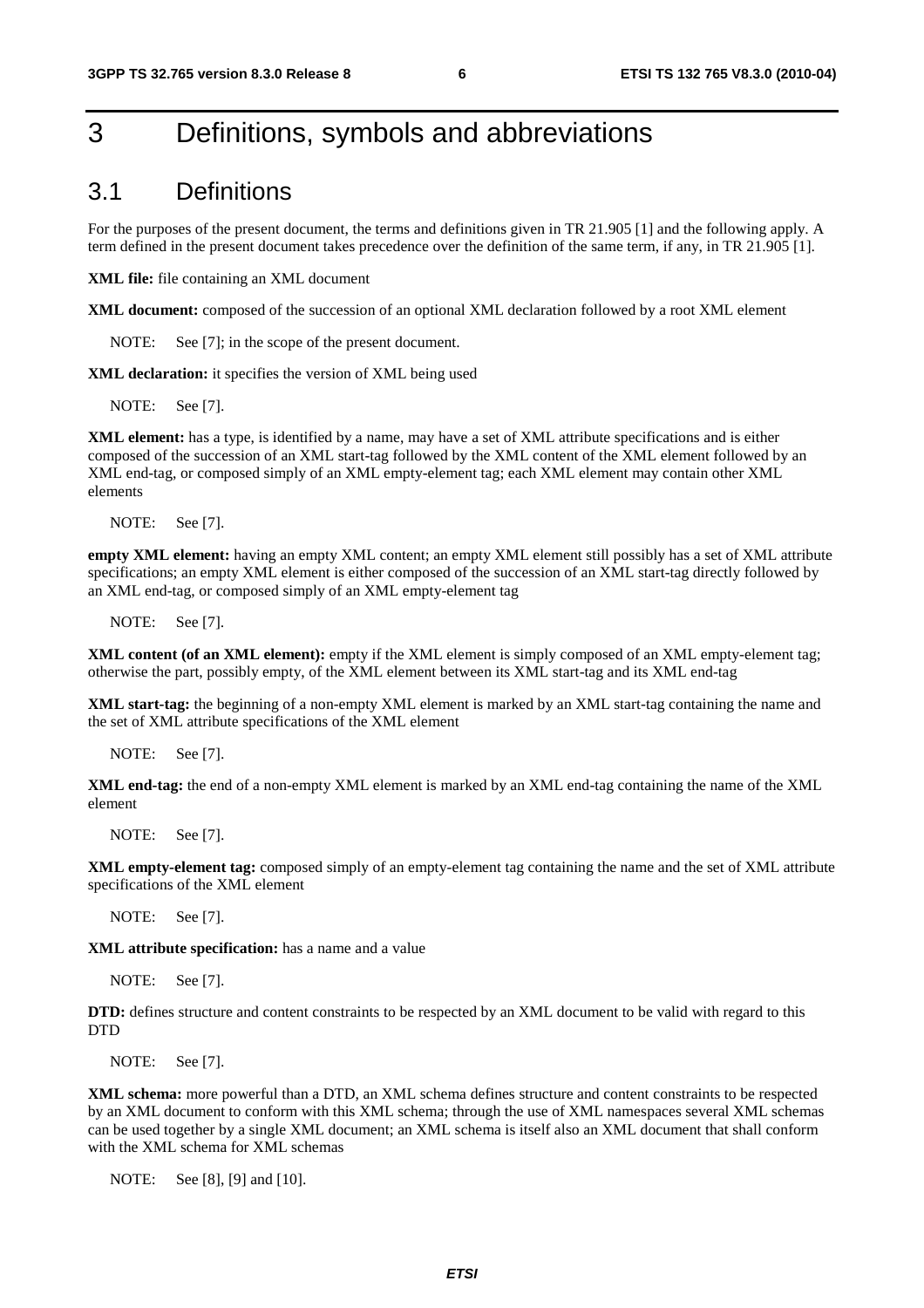**XML namespace:** enables qualifying element and attribute names used in XML documents by associating them with namespaces identified by different XML schemas

NOTE: See [11], in the scope of the present document.

**XML complex type:** defined in an XML schema; cannot be directly used in an XML document; can be the concrete type or the derivation base type for an XML element type or for another XML complex type; ultimately defines constraints for an XML element on its XML attribute specifications and/or its XML content

NOTE: See [8], [9] and [10].

**XML element type:** declared by an XML schema; can be directly used in an XML document; as the concrete type of an XML element, directly or indirectly defines constraints on its XML attribute specifications and/or its XML content; can also be the concrete type or the derivation base type for another XML element type

NOTE: See [8], [9] and [10].

### 3.2 Symbols

-

### 3.3 Abbreviations

For the purposes of the present document, the abbreviations given in TR 21.905 [1] and the following apply. An abbreviation defined in the present document takes precedence over the definition of the same abbreviation, if any, in TR 21.905 [1].

| CM           | <b>Configuration Management</b>            |
|--------------|--------------------------------------------|
| <b>EDGE</b>  | <b>Enhanced Data for GSM Evolution</b>     |
| <b>GERAN</b> | <b>GSM/EDGE Radio Access Network</b>       |
| <b>GSM</b>   | Global System for Mobile communication     |
| <b>IRP</b>   | <b>Integration Reference Point</b>         |
| <b>IS</b>    | <b>Information Service</b>                 |
| <b>NRM</b>   | Network Resource Model                     |
| <b>UMTS</b>  | Universal Mobile Telecommunications System |
| <b>UTRAN</b> | Universal Terrestrial Radio Access Network |
| <b>XML</b>   | eXtensible Markup Language                 |
| <b>XSD</b>   | <b>XML Schema Definition</b>               |

### 4 Architectural Features

The overall architectural feature of E-UTRAN Network Resource Model IRP is specified in 3GPP TS 32.762 [2]. This clause specifies features that are specific to the XML definitions.

The XML definitions of this document specify the schema for a configuration content.

When using the XML definitions for a configuration file transfer with the Bulk CM IRP, using either CORBA Solution Set of 3GPP TS 32.613 [3] or SOAP Solution Set of 3GPP TS 32.617 [5], the basic part of the XML file format definition is provided by 3GPP TS 32.615 [4]. The XML definitions of this document provide the schema for the configuration content to be included in such a configuration file.

When using the XML definitions with a SOAP solution set of any interface IRP that perform operations on managed objects, for example the Basic CM IRP SOAP SS of 3GPP TS 32.607 [6], the XML definitions of this document provides the schema for the configuration content operated on by the interface IRP. Such configuration content can be name of managed object and, if applicable, IOC attributes.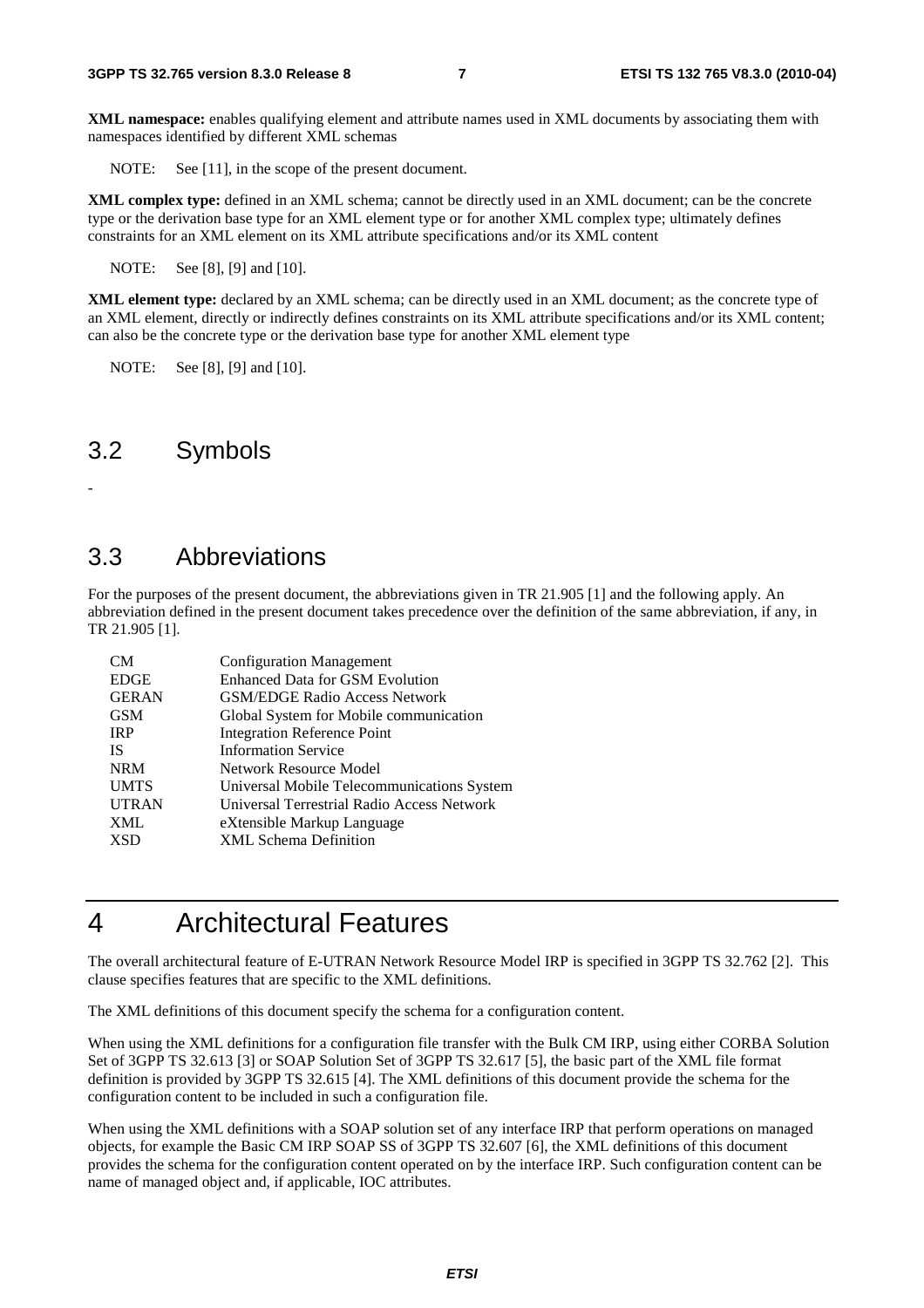### 5 Mapping

### 5.1 General

An IOC maps to an XML element of the same name as the IOC's name in the IS. An IOC attribute maps to a subelement of the corresponding IOC's XML element, and the name of this sub-element is the same as the attribute's name in the IS.

### 5.2 Information Object Class (IOC) mapping

Annex A of the present document defines the NRM-specific XML schema eutranNrm.xsd for the E-UTRAN Network Resources IRP NRM defined in 3GPP TS 32.762 [2].

XML schema eutranNrm.xsd explicitly declares NRM-specific XML element types for the related NRM.

The definition of those NRM-specific XML element types complies with the generic mapping rules defined in 3GPP TS 32.615 [4].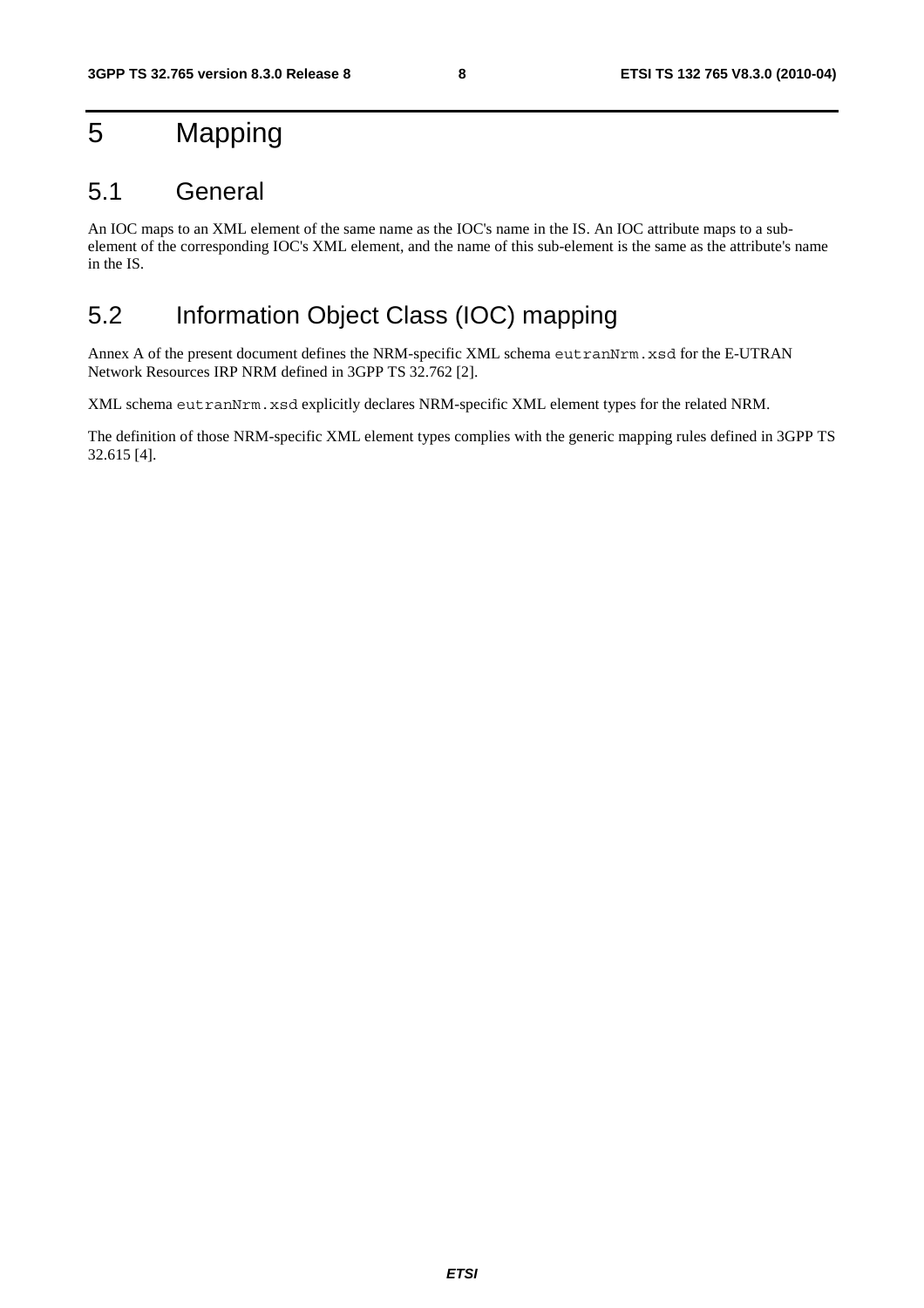### Annex A (normative): XML schema (file name "eutranNrm.xsd")

The following XML schema eutranNrm.xsd is the NRM-specific schema for the E-UTRAN Network Resource Model IRP NRM defined in 3GPP TS 32.762 [2]:

```
<?xml version="1.0" encoding="UTF-8"?> 
2 - 3GPP TS 32.765 E-UTRAN Network Resource Model IRP 
   XML schema definition 
   eutranNrm.xsd 
--> 
<schema xmlns="http://www.w3.org/2001/XMLSchema" 
xmlns:xn="http://www.3gpp.org/ftp/specs/archive/32_series/32.625#genericNrm" 
xmlns:en="http://www.3gpp.org/ftp/specs/archive/32_series/32.765#eutranNrm" 
xmlns:epc="http://www.3gpp.org/ftp/specs/archive/32_series/32.755#epcNrm" 
xmlns:un="http://www.3gpp.org/ftp/specs/archive/32_series/32.645#utranNrm" 
xmlns:gn="http://www.3gpp.org/ftp/specs/archive/32_series/32.655#geranNrm" 
xmlns:sm="http://www.3gpp.org/ftp/specs/archive/32_series/32.675#stateManagementIRP" 
targetNamespace="http://www.3gpp.org/ftp/specs/archive/32_series/32.765#eutranNrm" 
elementFormDefault="qualified"> 
   <import namespace="http://www.3gpp.org/ftp/specs/archive/32_series/32.625#genericNrm"/> 
   <import namespace="http://www.3gpp.org/ftp/specs/archive/32_series/32.755#epcNrm"/> 
   <import namespace="http://www.3gpp.org/ftp/specs/archive/32_series/32.645#utranNrm"/> 
   <import namespace="http://www.3gpp.org/ftp/specs/archive/32_series/32.655#geranNrm"/> 
   <import namespace="http://www.3gpp.org/ftp/specs/archive/32_series/32.675#stateManagementIRP"/> 
   <complexType name="IpAddressList"> 
     <sequence> 
       <element name="ipAddress" type="string" minOccurs="0" maxOccurs="unbounded"/> 
     </sequence> 
   </complexType> 
   <simpleType name="CellIdentity"> 
     <restriction base="unsignedLong"> 
       <maxInclusive value="268435455"/> 
     </restriction> 
   </simpleType> 
   <simpleType name="CellType"> 
     <restriction base="string"> 
       <enumeration value="Femto"/> 
       <enumeration value="Pico"/> 
       <enumeration value="Macro"/> 
     </restriction> 
   </simpleType> 
   <simpleType name="cellSize"> 
     <restriction base="string"> 
       <enumeration value="verysmall"/> 
       <enumeration value="small"/> 
       <enumeration value="medium"/> 
       <enumeration value="large"/> 
     </restriction> 
   </simpleType> 
   <complexType name="PLMNId"> 
     <sequence> 
       <element name="mcc" type="short" minOccurs="0"/> 
       <element name="mnc" type="short" minOccurs="0"/> 
     </sequence> 
   </complexType> 
   <complexType name="PLMNIdList"> 
     <sequence> 
       <element name="pLMNId" type="en:PLMNId" minOccurs="0" maxOccurs="6"/> 
     </sequence> 
   </complexType> 
   <simpleType name="Pci"> 
     <restriction base="unsignedShort"> 
       <maxInclusive value="503"/> 
       <!-- Minimum value is 0, maximum value is 3x167+2=503 --> 
     </restriction> 
   </simpleType> 
   <complexType name="PciList"> 
     <sequence> 
       <element name="pci" type="en:Pci" maxOccurs="504"/> 
     </sequence>
```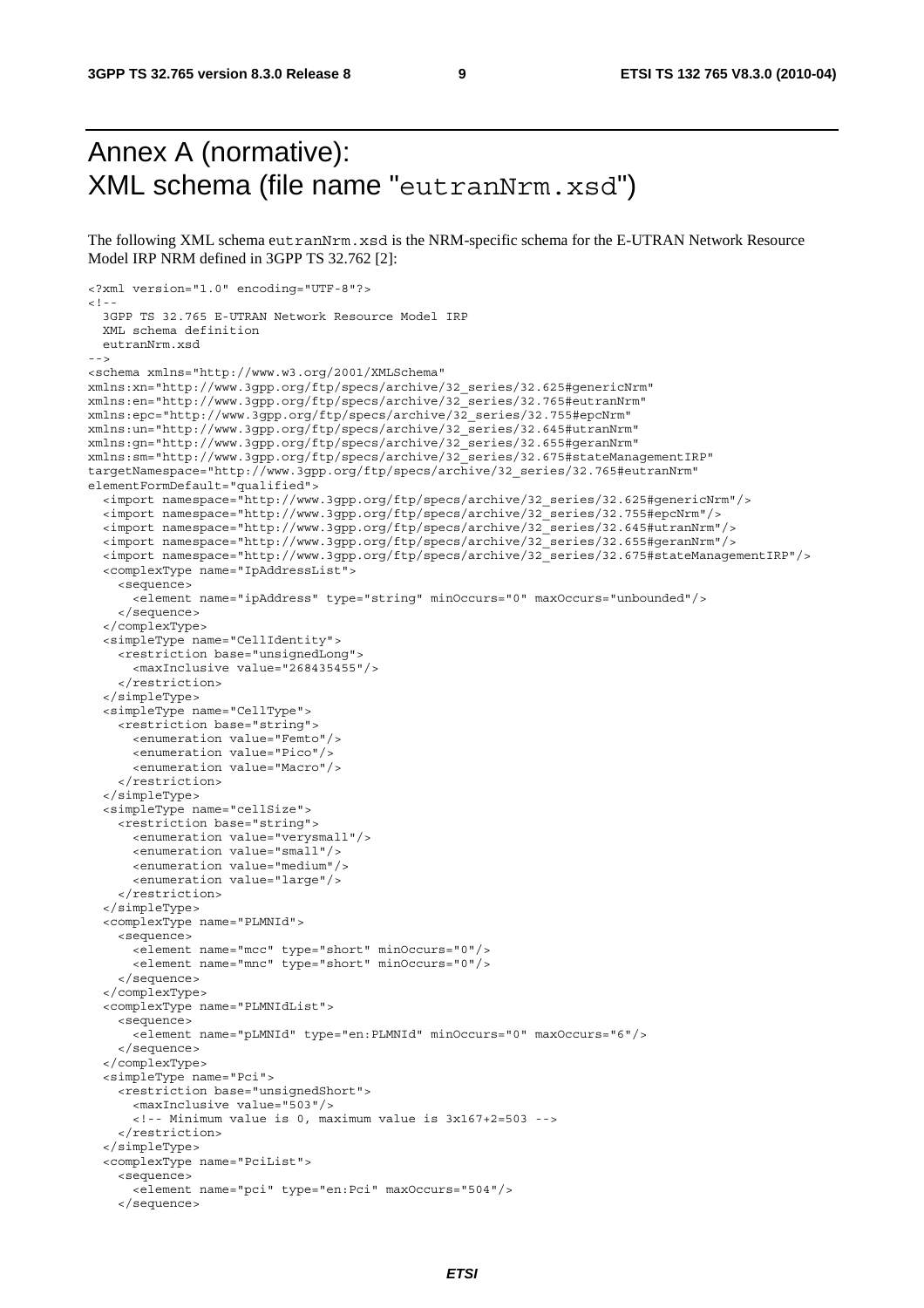#### **3GPP TS 32.765 version 8.3.0 Release 8 10 ETSI TS 132 765 V8.3.0 (2010-04)**

```
 </complexType> 
  <element name="ENBFunction" substitutionGroup="xn:ManagedElementOptionallyContainedNrmClass"> 
    <complexType> 
       <complexContent> 
         <extension base="xn:NrmClass"> 
           <sequence> 
             <element name="attributes" minOccurs="0"> 
               <complexType> 
                 <all> 
                   <element name="userLabel" type="string" minOccurs="0"/> 
                   <element name="x2BlackList" type="xn:dnList" minOccurs="0"/> 
                   <element name="x2WhiteList" type="xn:dnList" minOccurs="0"/> 
                   <element name="x2HOBlackList" type="xn:dnList" minOccurs="0"/> 
                   <element name="x2IpAddressList" type="string" minOccurs="0"/> 
                   <!-- linkList attribute is to be added when defined in the IS --> 
                \langleall\rangle </complexType> 
             </element> 
             <choice minOccurs="0" maxOccurs="unbounded"> 
               <element ref="en:EUtranCellFDD"/> 
               <element ref="en:EUtranCellTDD"/> 
               <element ref="epc:EP_RP_EPS"/> 
               <element ref="en:ENBFunctionOptionallyContainedNrmClass"/> 
               <element ref="xn:VsDataContainer"/> 
             </choice> 
           </sequence> 
         </extension> 
       </complexContent> 
     </complexType> 
  >1element\sim <element name="ExternalENBFunction" substitutionGroup="xn:SubNetworkOptionallyContainedNrmClass"> 
    <complexType> 
       <complexContent> 
         <extension base="xn:NrmClass"> 
           <sequence> 
             <element name="attributes" minOccurs="0"> 
               <complexType> 
                 <all> 
                   <element name="userLabel" type="string" minOccurs="0"/> 
                   <!-- Attributes are to be added when defined in the IS --> 
                \langleall\rangle </complexType> 
             </element> 
             <choice minOccurs="0" maxOccurs="unbounded"> 
               <element ref="en:ExternalEUtranCellFDD"/> 
               <element ref="en:ExternalEUtranCellTDD"/> 
               <element ref="en:ExternalENBFunctionOptionallyContainedNrmClass"/> 
               <element ref="xn:VsDataContainer"/> 
             </choice> 
           </sequence> 
         </extension> 
       </complexContent> 
     </complexType> 
   </element> 
  <element name="EUtranCellFDD"> 
    <complexType> 
       <complexContent> 
         <extension base="xn:NrmClass"> 
           <sequence> 
             <element name="attributes" minOccurs="0"> 
               <complexType> 
                 <all> 
                   <!-- Inherited attributes from EUtranGenericCell--> 
                   <element name="userLabel" type="string" minOccurs="0"/> 
                   <element name="cellIdentity" type="en:CellIdentity" minOccurs="0"/> 
                   <element name="cellType" type="en:CellType" minOccurs="0"/> 
                   <element name="cellSize" type="en:cellSize" minOccurs="0"/> 
                   <element name="pLMNIdList" type="en:PLMNIdList" minOccurs="0"/> 
 <element name="tac" minOccurs="0"/> 
 <element name="pci" type="en:Pci" minOccurs="0"/> 
                   <element name="pciList" type="en:PciList" minOccurs="0"/> 
                   <element name="maximumTransmissionPower" type="short" minOccurs="0"/> 
                   <element name="partOfSectorPower" type="short" minOccurs="0"/> 
                   <element name="referenceSignalPower" type="short" minOccurs="0"/> 
                   <element name="pb" type="short" minOccurs="0"/> 
                   <element name="operationalState" type="sm:operationalStateType" minOccurs="0"/> 
                   <element name="administrativeState" type="sm:administrativeStateType"
```

```
 minOccurs="0"/>
```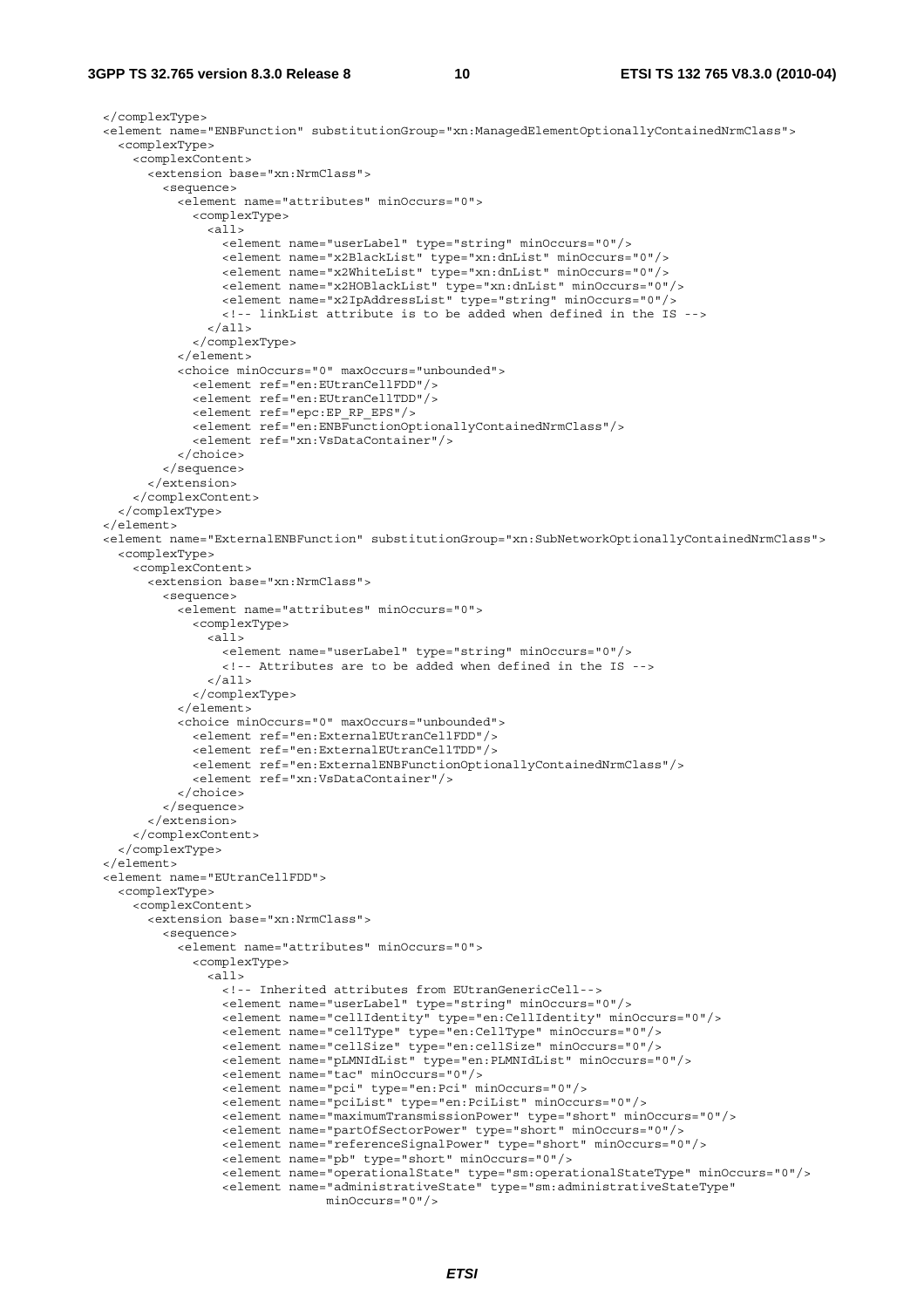```
 <element name="availabilityStatus" type="sm:availabilityStatusType" 
                                   minOccurs="0"/> 
                    <!-- End of inherited attributes from EUtranGenericCell --> 
                    <element name="earfcnDl" minOccurs="0"/> 
                    <element name="earfcnUl" minOccurs="0"/> 
                 \langleall\rangle </complexType> 
              </element> 
             <choice minOccurs="0" maxOccurs="unbounded"> 
                <element ref="en:EUtranRelation"/> 
                <element ref="en:EUtranCellFDDOptionallyContainedNrmClass"/> 
                <element ref="en:Cdma2000Relation"/> 
                <element ref="gn:GsmRelation"/> 
                <element ref="un:UtranRelation"/> 
                <element ref="xn:VsDataContainer"/> 
             </choice> 
           </sequence> 
         </extension> 
       </complexContent> 
     </complexType> 
   </element> 
   <element name="ExternalEUtranCellFDD" 
substitutionGroup="xn:SubNetworkOptionallyContainedNrmClass"> 
     <complexType> 
       <complexContent> 
         <extension base="xn:NrmClass"> 
           <sequence> 
             <element name="attributes" minOccurs="0"> 
                <complexType> 
                 \geqall\leq <!-- Inherited attributes from ExternalEUtranGenericCell--> 
                    <element name="userLabel" type="string" minOccurs="0"/> 
                    <element name="pci" type="en:Pci" minOccurs="0"/> 
                    <element name="pLMNIdList" type="en:PLMNIdList" minOccurs="0"/> 
                    <element name="cellIdentity" type="en:CellIdentity" minOccurs="0"/> 
                    <!-- End of inherited attributes from ExternalEUtranGenericCell --> 
                    <element name="earfcnDl" minOccurs="0"/> 
                    <element name="earfcnUl" minOccurs="0"/> 
                 \langleall\rangle </complexType> 
              </element> 
              <choice minOccurs="0" maxOccurs="unbounded"> 
                <element ref="en:ExternalEUtranCellFDDOptionallyContainedNrmClass"/> 
                <element ref="xn:VsDataContainer"/> 
             </choice> 
           </sequence> 
         </extension> 
       </complexContent> 
     </complexType> 
   </element> 
   <element name="EUtranCellTDD"> 
     <complexType> 
       <complexContent> 
         <extension base="xn:NrmClass"> 
           <sequence> 
             <element name="attributes" minOccurs="0"> 
                <complexType> 
                  <all> 
                    <!-- Inherited attributes from EUtranGenericCell--> 
                    <element name="userLabel" type="string" minOccurs="0"/> 
                    <element name="cellIdentity" type="en:CellIdentity" minOccurs="0"/> 
                    <element name="cellType" type="en:CellType" minOccurs="0"/> 
                    <element name="cellSize" type="en:cellSize" minOccurs="0"/> 
                    <element name="pLMNIdList" type="en:PLMNIdList" minOccurs="0"/> 
                    <element name="tac" minOccurs="0"/> 
                    <element name="pci" type="en:Pci" minOccurs="0"/> 
                    <element name="pciList" type="en:PciList" minOccurs="0"/> 
                    <element name="maximumTransmissionPower" type="short" minOccurs="0"/> 
                    <element name="partOfSectorPower" type="short" minOccurs="0"/> 
                    <element name="referenceSignalPower" type="short" minOccurs="0"/> 
                    <element name="pb" type="short" minOccurs="0"/> 
                    <element name="operationalState" type="sm:operationalStateType" minOccurs="0"/> 
                    <element name="administrativeState" type="sm:administrativeStateType" 
                                   minOccurs="0"/> 
                    <element name="availabilityStatus" type="sm:availabilityStatusType" 
                                   minOccurs="0"/> 
                    <!-- End of inherited attributes from EUtranGenericCell --> 
                 \epsilon/all\epsilon
```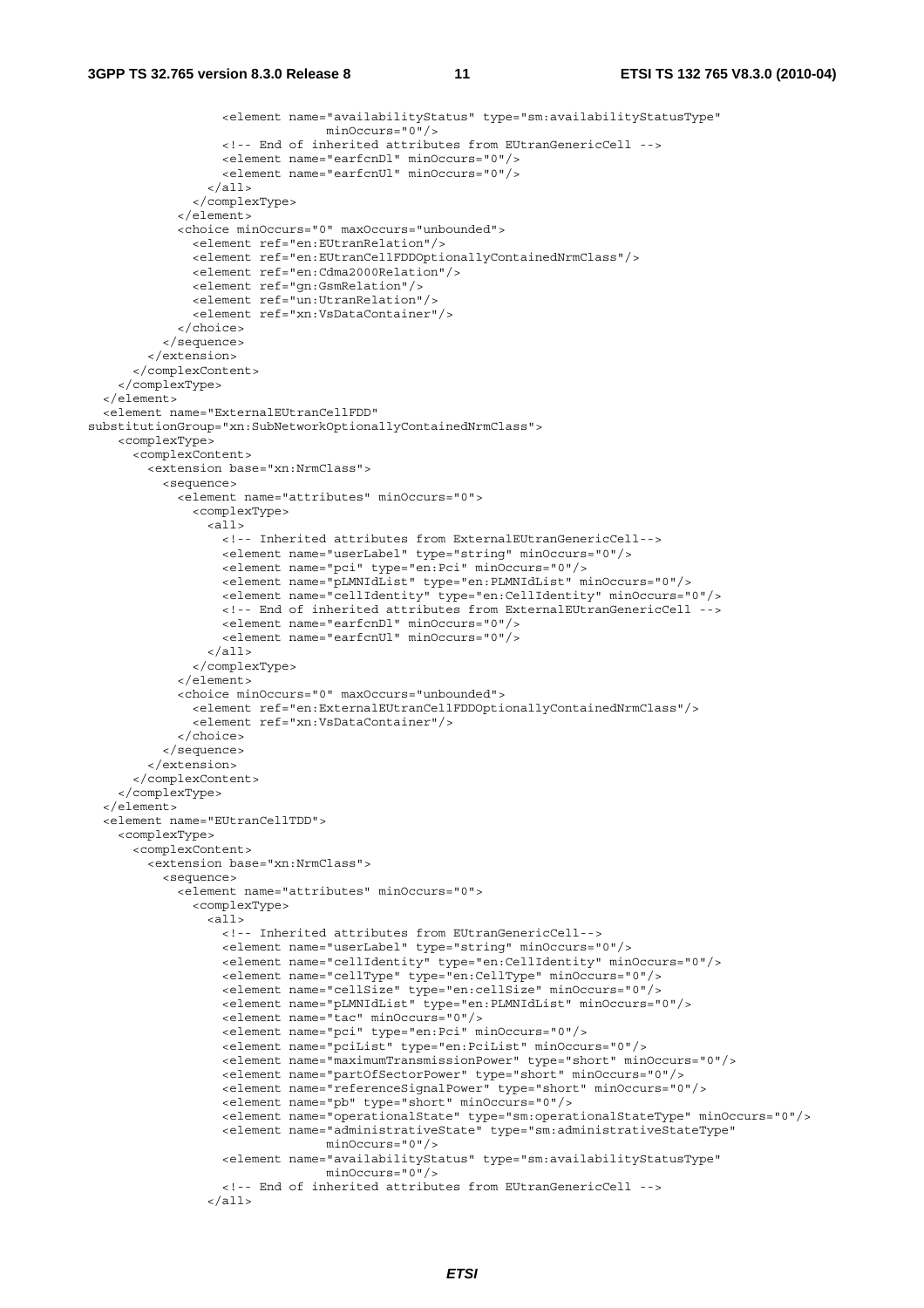```
 </complexType> 
              </element> 
              <choice minOccurs="0" maxOccurs="unbounded"> 
                <element ref="en:EUtranRelation"/> 
                <element ref="en:EUtranCellTDDOptionallyContainedNrmClass"/> 
                <element ref="en:Cdma2000Relation"/> 
                <element ref="gn:GsmRelation"/> 
                <element ref="un:UtranRelation"/> 
                <element ref="xn:VsDataContainer"/> 
              </choice> 
           </sequence> 
         </extension> 
       </complexContent> 
     </complexType> 
   </element> 
   <element name="ExternalEUtranCellTDD" 
substitutionGroup="xn:SubNetworkOptionallyContainedNrmClass"> 
     <complexType> 
       <complexContent> 
         <extension base="xn:NrmClass"> 
           <sequence> 
              <element name="attributes" minOccurs="0"> 
                <complexType> 
                  <all> 
                    <!-- Inherited attributes from ExternalEUtranGenericCell--> 
                    <element name="userLabel" type="string" minOccurs="0"/> 
                    <element name="pci" type="en:Pci" minOccurs="0"/> 
                    <element name="pLMNIdList" type="en:PLMNIdList" minOccurs="0"/> 
                    <element name="cellIdentity" type="en:CellIdentity" minOccurs="0"/> 
                    <!-- End of inherited attributes from ExternalEUtranGenericCell --> 
                 \epsilon/all\epsilon </complexType> 
              </element> 
              <choice minOccurs="0" maxOccurs="unbounded"> 
                <element ref="en:ExternalEUtranCellTDDOptionallyContainedNrmClass"/> 
                <element ref="xn:VsDataContainer"/> 
              </choice> 
           </sequence> 
         </extension> 
       </complexContent> 
     </complexType> 
   </element> 
   <element name="EUtranRelation"> 
     <complexType> 
       <complexContent> 
         <extension base="xn:NrmClass"> 
           <sequence> 
             <element name="attributes" minOccurs="0"> 
                <complexType> 
                 \overline{all} <element name="tCI" minOccurs="0"/> 
                    <element name="isRemoveAllowed" type="boolean" minOccurs="0"/> 
 <element name="isHOAllowed" type="boolean" minOccurs="0"/> 
 <element name="adjacentCell" type="xn:dn" minOccurs="0"/> 
                  </all> 
                </complexType> 
              </element> 
              <choice minOccurs="0" maxOccurs="unbounded"> 
                <element ref="en:EUtranRelationOptionallyContainedNrmClass"/> 
                <element ref="xn:VsDataContainer"/> 
              </choice> 
           </sequence> 
         </extension> 
       </complexContent> 
     </complexType> 
   </element> 
   <element name="Cdma2000Relation"> 
     <complexType> 
       <complexContent> 
         <extension base="xn:NrmClass"> 
           <sequence> 
             <element name="attributes" minOccurs="0"> 
                <complexType> 
                  <all> 
                    <element name="adjacentSector" type="xn:dn" minOccurs="0"/> 
                 \epsilon/all> </complexType> 
              </element>
```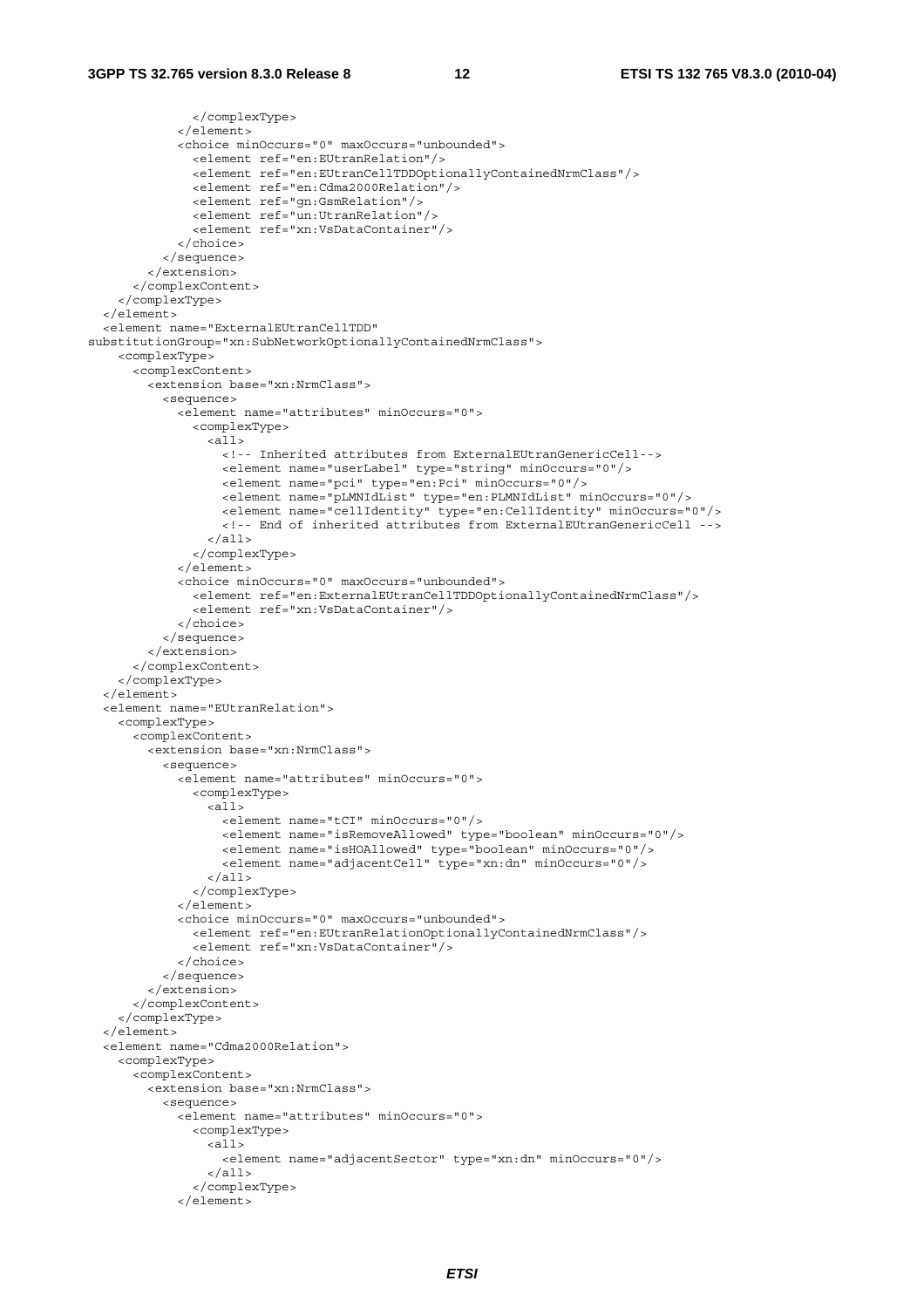```
 <choice minOccurs="0" maxOccurs="unbounded"> 
                <element ref="en:Cdma2000RelationOptionallyContainedNrmClass"/> 
                <element ref="xn:VsDataContainer"/> 
             </choice> 
           </sequence> 
         </extension> 
       </complexContent> 
     </complexType> 
   </element> 
   <element name="Link_ENB_ENB" substitutionGroup="xn:SubNetworkOptionallyContainedNrmClass"> 
     <complexType> 
       <complexContent> 
         <extension base="xn:NrmClass"> 
           <sequence> 
             <element name="attributes" minOccurs="0"> 
               <complexType> 
                 \leq alls
                    <!-- Inherited attributes from Link --> 
                    <element name="aEnd" type="xn:dn" minOccurs="0"/> 
                    <element name="linkType" type="xn:linkType" minOccurs="0"/> 
                    <element name="protocolName" type="string" minOccurs="0"/> 
                    <element name="protocolVersion" type="string" minOccurs="0"/> 
                    <element name="userLabel" type="string" minOccurs="0"/> 
                    <element name="zEnd" type="xn:dn" minOccurs="0"/> 
                    <!-- End of inherited attributes from Link --> 
                 \langleall\rangle </complexType> 
              </element> 
             <choice minOccurs="0" maxOccurs="unbounded"> 
               <element ref="en:Link_ENB_ENBOptionallyContainedNrmClass"/> 
                <element ref="xn:VsDataContainer"/> 
             </choice> 
           </sequence> 
         </extension> 
       </complexContent> 
     </complexType> 
   </element> 
   <!-- The element definition for EP_RP_EPS is available through 
        the epcNrm.xsd (3GPP TS 32.755), by using epc:EP_RP_EPS -->
   <element name="ENBFunctionOptionallyContainedNrmClass" type="xn:NrmClass" abstract="true"/> 
   <element name="ExternalENBFunctionOptionallyContainedNrmClass" type="xn:NrmClass" 
abstract="true"/> 
   <element name="EUtranCellFDDOptionallyContainedNrmClass" type="xn:NrmClass" abstract="true"/> 
   <element name="ExternalEUtranCellFDDOptionallyContainedNrmClass" type="xn:NrmClass" 
abstract="true"/> 
   <element name="EUtranCellTDDOptionallyContainedNrmClass" type="xn:NrmClass" abstract="true"/> 
   <element name="ExternalEUtranCellTDDOptionallyContainedNrmClass" type="xn:NrmClass" 
abstract="true"/> 
   <element name="EUtranRelationOptionallyContainedNrmClass" type="xn:NrmClass" abstract="true"/> 
   <element name="Cdma2000RelationOptionallyContainedNrmClass" type="xn:NrmClass" abstract="true"/> 
   <element name="Link_ENB_ENBOptionallyContainedNrmClass" type="xn:NrmClass" abstract="true"/>
```
</schema>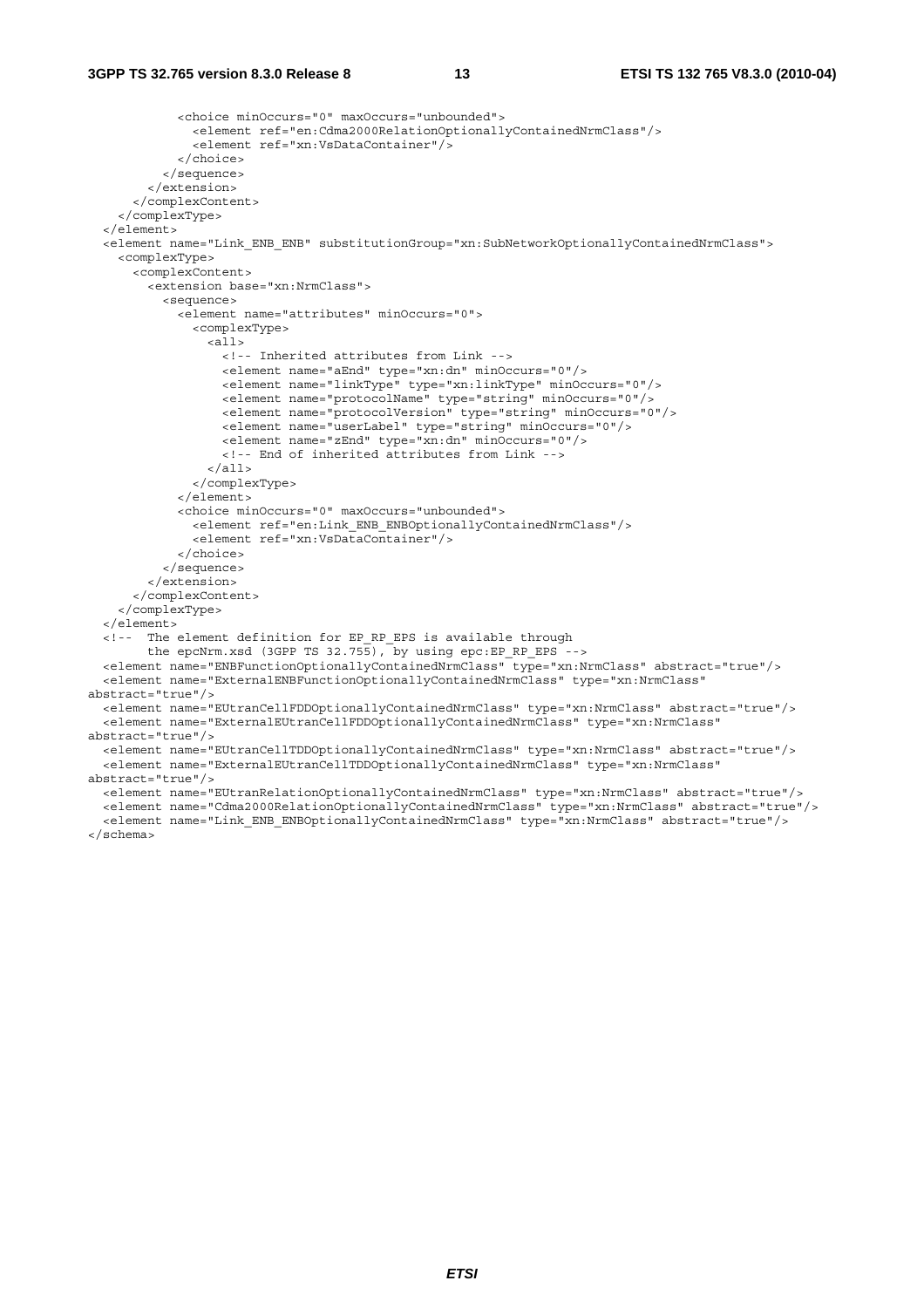### Annex B (informative): XML schema electronic files

The electronic files corresponding to the normative XML schemas defined in the present document are available in native form in the following archive:

http://www.3gpp.org/ftp/specs/archive/32\_series/32.765/schema/32765-830-XMLSchema.zip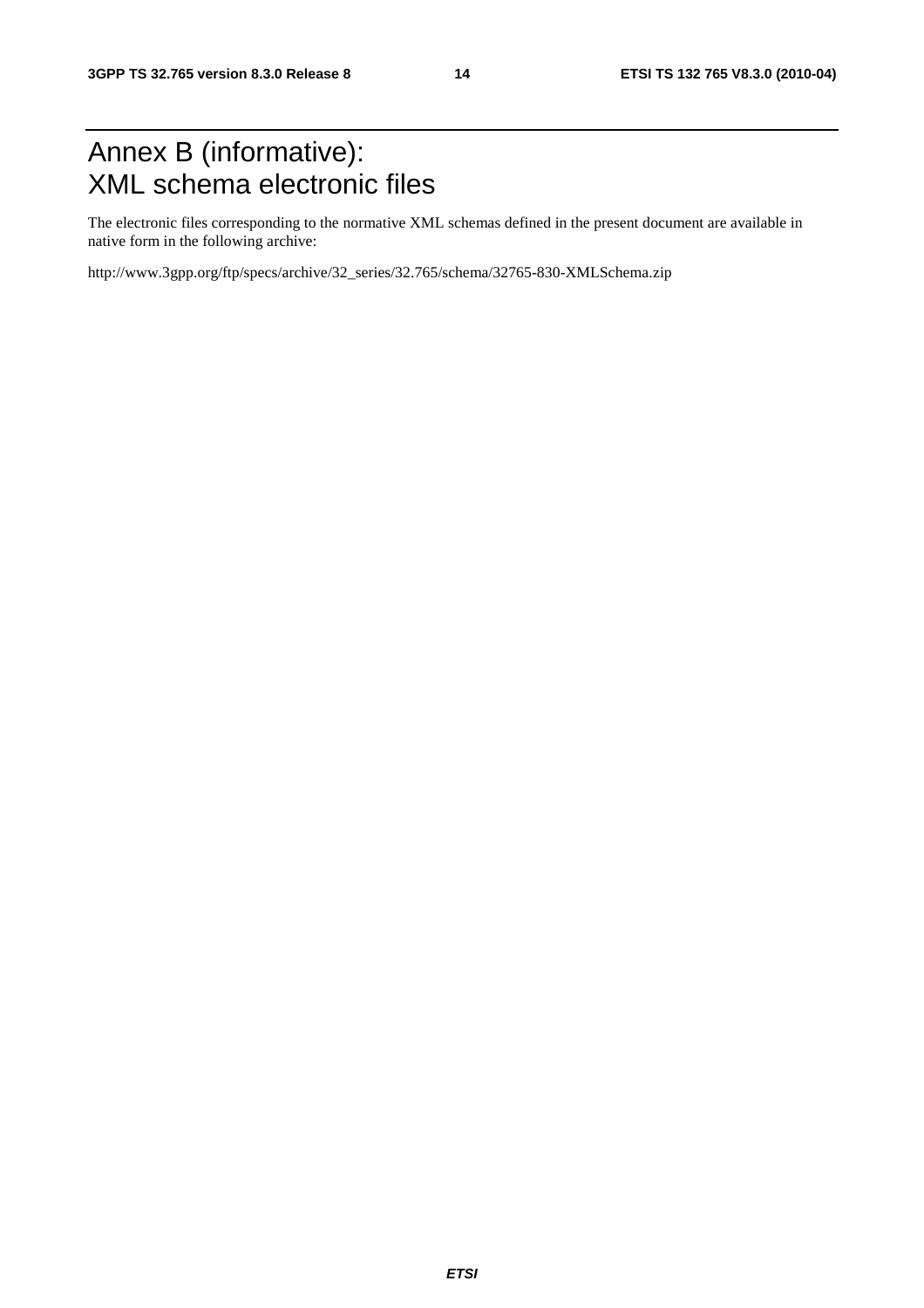### Annex C (informative): Change history

| <b>Change history</b> |              |                 |            |            |                                                                                                     |            |            |  |
|-----------------------|--------------|-----------------|------------|------------|-----------------------------------------------------------------------------------------------------|------------|------------|--|
| <b>Date</b>           | TSG#         | <b>TSG Doc.</b> | <b>ICR</b> | <b>Rev</b> | Subject/Comment                                                                                     | <b>Old</b> | <b>New</b> |  |
| Mar 2009              | SP-43        | SP-090076       |            |            | Presentation to SA for information and approval                                                     | 1.0.0      | 8.0.0      |  |
| Jun 2009              | <b>SP-44</b> | SP-090408       | $001$ --   |            | Add the missing cellSize attribute in EUtranGenericCell IOC 8.0.0<br>- align with $36.423$          |            | 8.1.0      |  |
| Jun 2009              | <b>SP-44</b> | SP-090408       | $003$ --   |            | Add the missing downlink power related attributes for<br>EUTRAN Cell - align with 36.213 and 36.331 | 8.0.0      | 18.1.0     |  |
| Sep 2009              | <b>SP-45</b> | SP-090542       | $005$  -   |            | Align with the IS in 32.762 - Add and remove attributes for<br><b>IOC Relations</b>                 | 8.1.0      | 8.2.0      |  |
| Sep 2009              | SP-45        | SP-090542       | $007 -$    |            | Add plmnldList to ExternalEutranGenericCell                                                         | 8.1.0      | 8.2.0      |  |
| Mar 2010              | <b>SP47</b>  | SP-100037       | $012 -$    |            | Align with IS - Corrections in XML                                                                  | 8.2.0      | 8.3.0      |  |